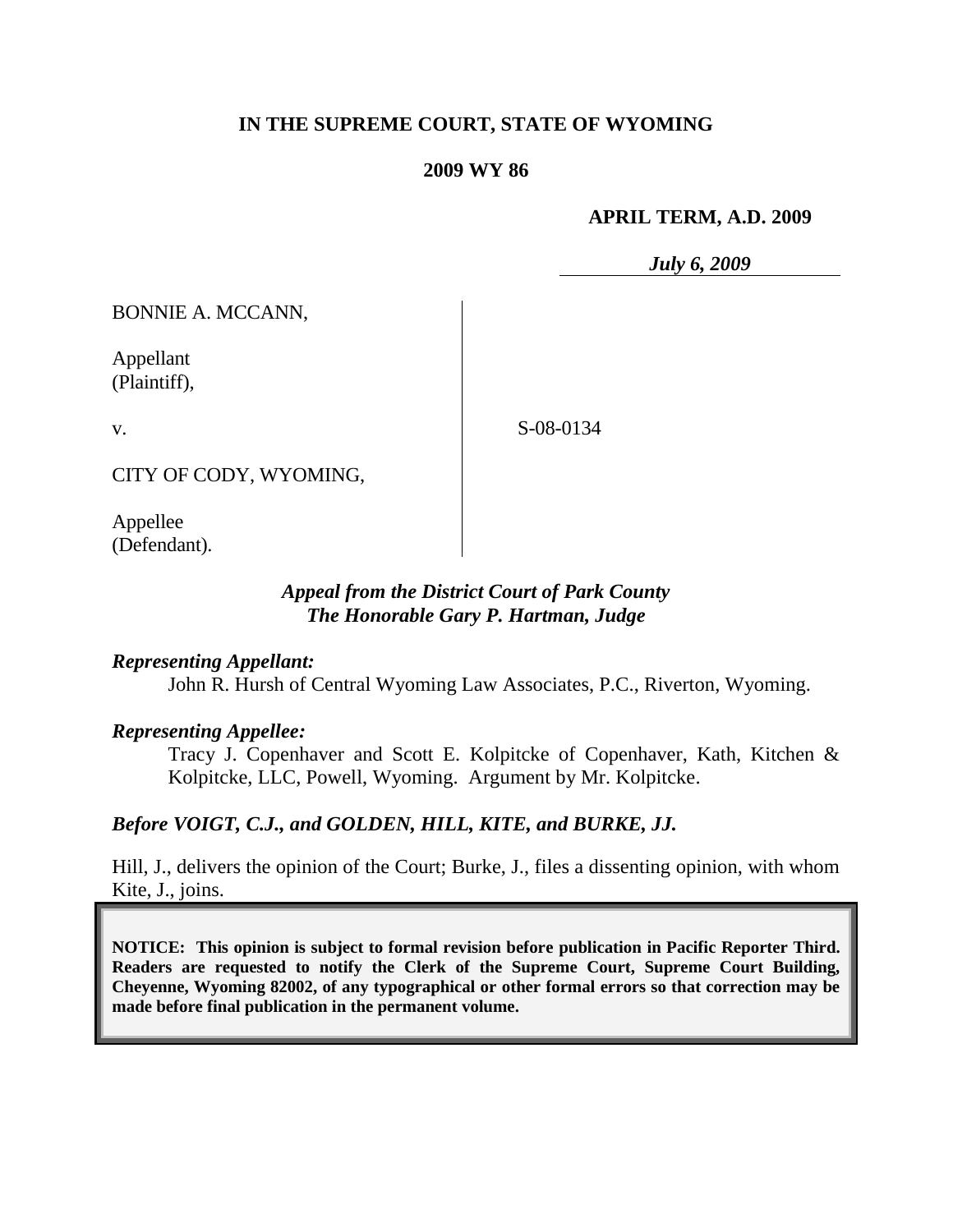**HILL,** Justice.

[¶1] Appellant, Bonnie A. McCann (McCann), seeks review of the district court"s order granting summary judgment in favor of Appellee, City of Cody. McCann was injured in an automobile accident which she claimed was caused by the negligence of the City of Cody and its contractor, Harris Trucking and Construction Company (Harris). The district court granted summary judgment in Cody's favor because McCann's complaint did not allege that she had complied with the constitutional and statutory requirements of maintaining such an action against a governmental entity, as required by our ruling in *Beaulieu v. Florquist*, 2004 WY 31, ¶¶ 10-15, 86 P.3d 863, 866-69 (Wyo. 2004) (*Beaulieu II*). We affirm the district court's summary judgment order.

#### **ISSUES**

[¶2] McCann raises these issues:

A. Did the district court err in finding that the administrative prerequisites for the filing of a claim under the Wyoming Governmental Claims Act, W.S. § 1-39-101 et seq. could be distinguished from the constitutional and statutory prerequisites.

B. Did the district court err in granting summary judgment for a failure to satisfy the pleading mandates of *Beaulieu v. Florquist*, 2004 WY 31, 86 P.3d 863 (Wyo. 2004) (*Beaulieu II*) where all of the constitutional and statutory requirements for the filing of a claim under the Governmental Claims Act were met by [McCann] and the compliance paragraph of the Complaint referred to these requirements as administrative prerequisites rather than constitutional and statutory prerequisites, when the requirements are the same.

Cody rephrases the issues into this statement:

The district court properly found that it lacked subject matter jurisdiction because [McCann"s] complaint failed to allege that she complied with the Wyoming Constitution and Wyoming Governmental Claims Act when she filed her claim against the City of Cody.

#### **FACTS AND PROCEEDINGS**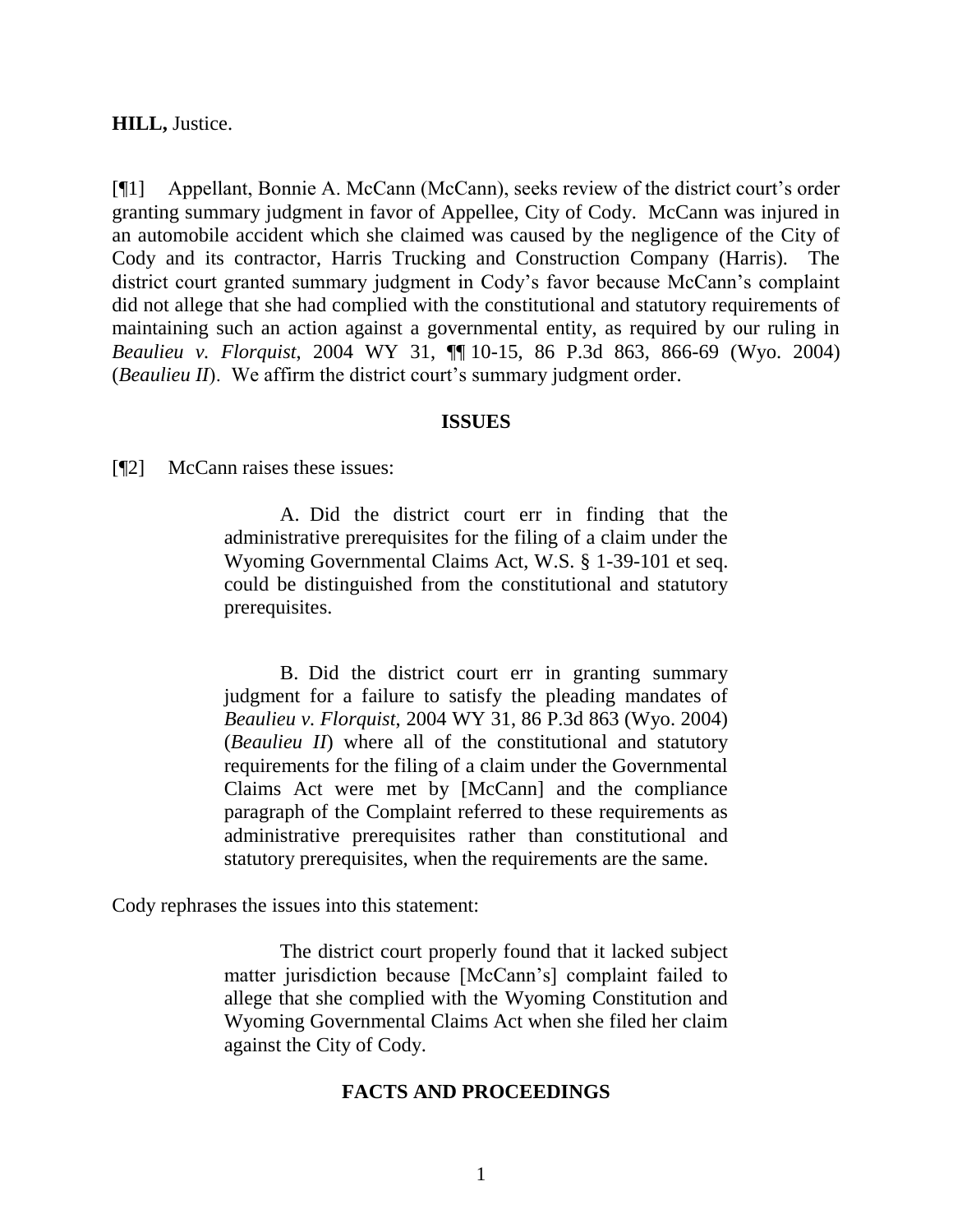[¶3] McCann filed a complaint against Cody on April 6, 2007. In that complaint, McCann alleged that on December 15, 2005, a waterline was broken in the course of a construction project being done at the behest of Cody. That work was being done by Harris Trucking. Water from the broken waterline backed up onto the roadway and instantly froze. No signage or other warning devices were in place when McCann happened onto the scene in her automobile. The icy conditions caused her car to flip over. McCann suffered significant personal injuries and her car was damaged. McCann further contended that her damages were caused, at least in part, by negligent acts committed by Cody. In her complaint, McCann asserted that:

> [T]he administrative prerequisites for the filing of this claim have been met inasmuch as [McCann"s] Verified Notice of Claim was served upon the City of Cody, Wyoming at the office of its business manager on December 26, 2006 to which there has been no response.

McCann filed an amended complaint adding Harris as a defendant, and that complaint contained a provision identical to that quoted above. The claim McCann filed with the City of Cody on December 7, 2006 included a "Verification Affidavit" which attested to the truthfulness of her claim "under penalty of perjury." On December 7, 2006, an identical claim was filed with the State of Wyoming, containing the same affidavit.

## **DISCUSSION**

[¶4] In *Beaulieu II* we held:

Many cases have come before this court involving the statutory and constitutional requirements for making a claim against a governmental entity. In resolving the issues raised in those cases, we have created a rule whereby, in order to invoke the jurisdiction of the district court, the complaint must allege the filing of a claim with the governmental entity and it must allege the date of that filing. *Amrein v. Wyoming Livestock Bd.*, 851 P.2d 769, 771 (Wyo.1993); *Awe v. University of Wyoming*, 534 P.2d 97, 102 (Wyo.1975), overruled on other grounds by *Dye by Dye v. Fremont County School Dist. No. 24*, 820 P.2d 982, 986 (Wyo.1991).

Many of our prior cases have dealt with the necessity of alleging such filing and the date of filing under Wyo. Stat. Ann. § 1-39-113 (LexisNexis 2003), or similar statute, as a condition precedent to suit…. However, as early as *Utah*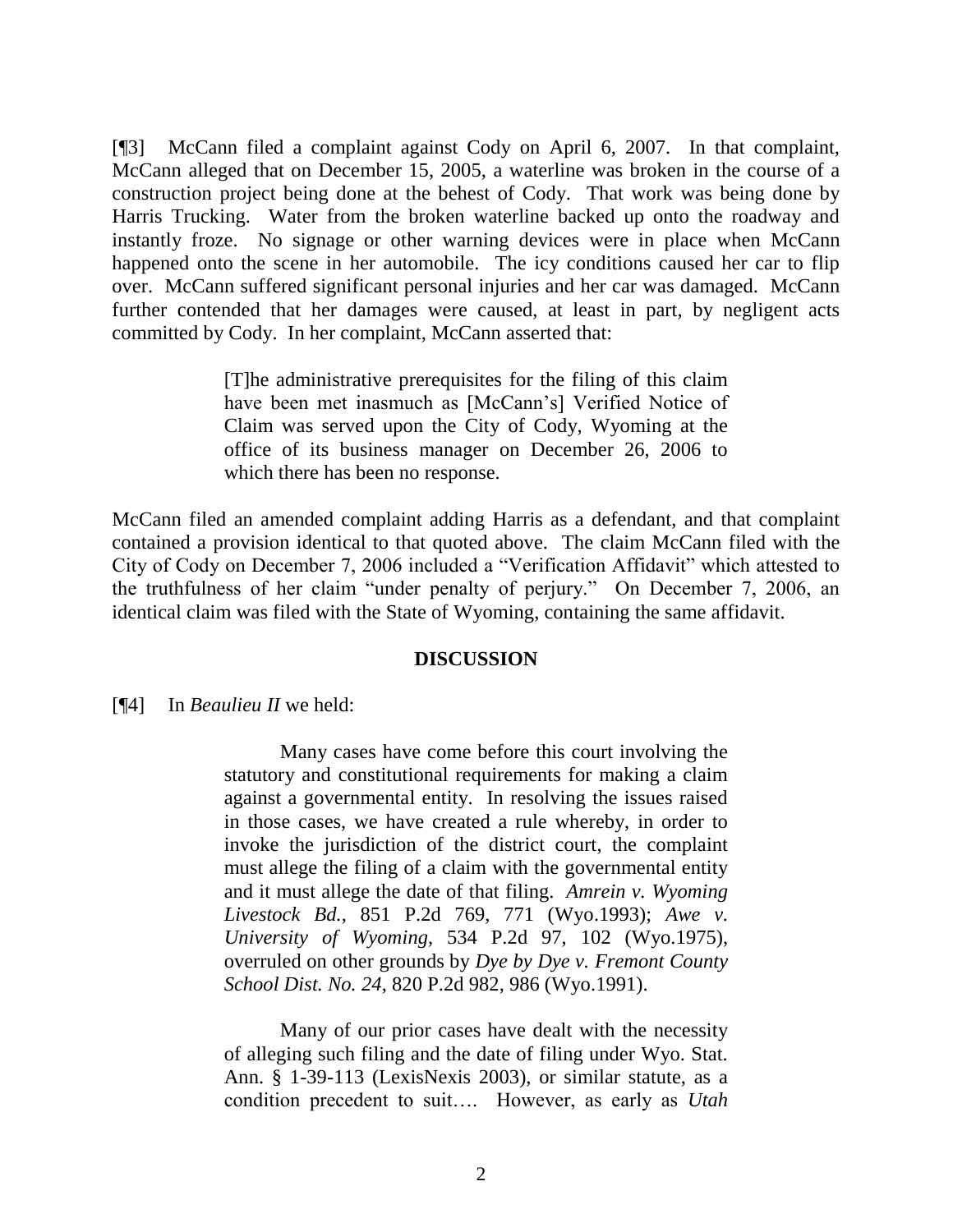*Const. Co. v. State Highway Commission*, 45 Wyo. 403, 19 P.2d 951, 953 (1933), we held that statutes granting the right to sue the state must be construed in consonance with the constitution, and that plaintiffs cannot comply with the constitution by reducing a claim to judgment and then filing that judgment as a claim against the state. The gist of that dual holding is that a claim filed with the governmental entity must meet the constitutional, as well as the statutory, requirements. In *Beaulieu I*, 2001 WY 33, ¶ 13, 20 P.3d at 526, we reiterated that precept: "It never has been questioned that a claim against the State must comply with the requirements of Wyo. Const. art. 16, § 7." A logical inference from that statement is that, just as in the case of a plaintiff"s failure to allege his claim"s compliance with statutory requirements, failure to allege his claim's compliance with constitutional requirements results in a lack of subject matter jurisdiction.

Unfortunately, our precedent on this issue is not consistent. Even in *Beaulieu I*, 2001 WY 33, ¶ 14, 20 P.3d at 527, where we recognized that governmental claims must meet constitutional requirements, we also noted that this court "has ruled that the execution requirements of art. 16,  $\delta$  7 can be waived by failing to assert the issue in the trial court...." That suggests that the constitutional requirements are not jurisdictional, because the question of subject matter jurisdiction can be raised at any time and is not waived even if not raised below. *Boyd*, 909 P.2d at 325 (*quoting United Mine Workers of America Local 1972 v. Decker Coal Co.*, 774 P.2d 1274, 1283-84 (Wyo.1989); *Nicholaus v. Nicholaus*, 756 P.2d 1338, 1342 (Wyo.1988); *Bell*, 662 P.2d at 415. We have, in fact, previously stated that the constitutional signature and certification requirements, unlike the statutory filing requirements, are not jurisdictional:

The State ... contends that an omission of the correct certification results in a failure of subject matter jurisdiction, and the issue can be raised at any time in the proceeding. We do not agree with this contention. The failure to verify or certify as the constitution now reads is nothing more than a defect or an irregularity that is not jurisdictional.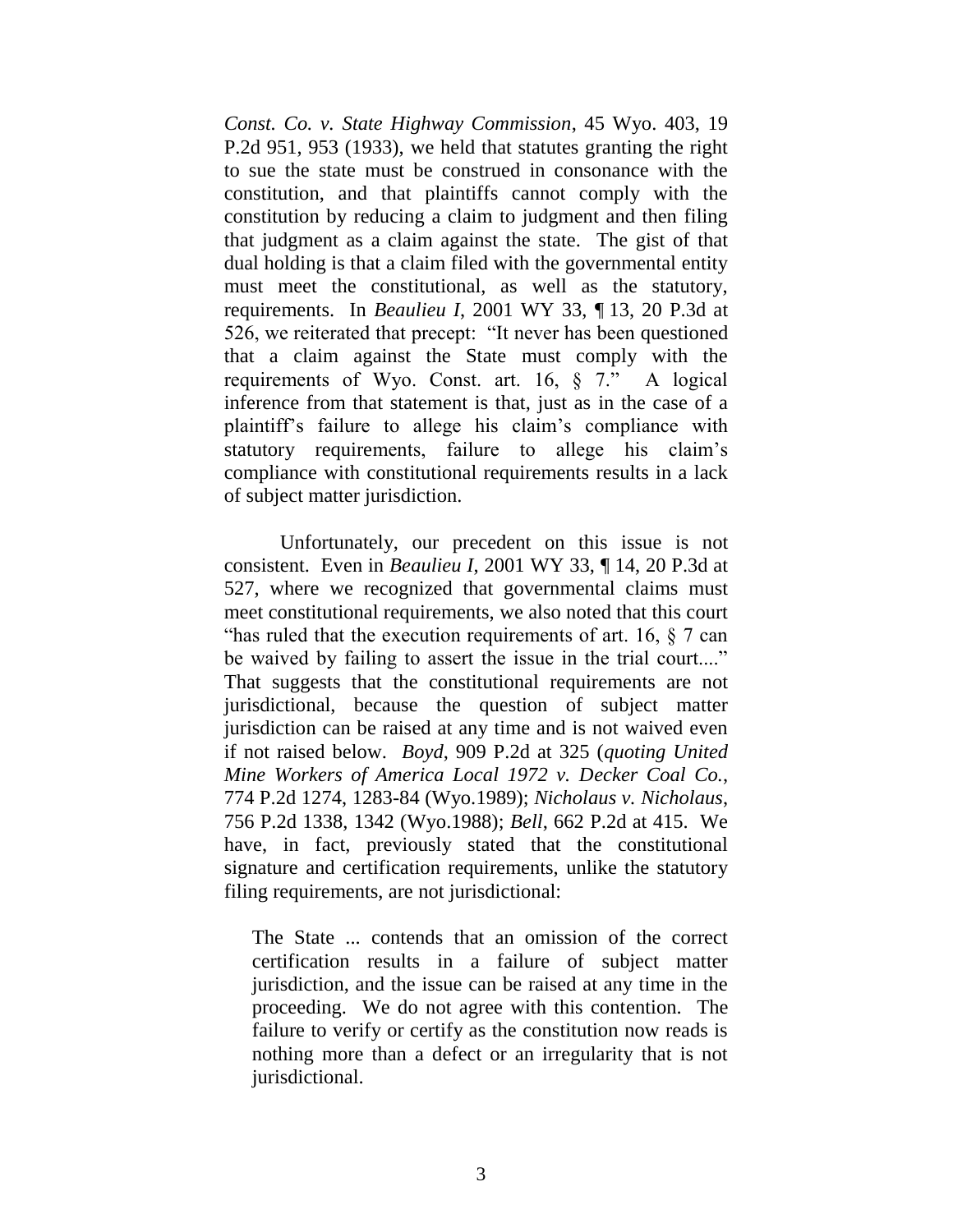#### *Martinez v. City of Cheyenne*, 791 P.2d 949, 958 (Wyo.1990).

We now believe that *Martinez* was wrongly decided and that it must be overruled. The above-quoted statement from *Martinez* was supported by a citation to *In re Bear River Irr. Dist.*, 51 Wyo. 343, 65 P.2d 686 (1937). *Bear River Irr. Dist.*, however, did not involve the filing of a governmental claim nor did it involve the signature and certification requirement of Wyo. Const. art. 16, § 7. Rather, *Bear River Irr. Dist.* concerned a petition for the organization of an irrigation district, and a provision in the statutory Code of Civil Procedure that required pleadings to be verified. *Bear River Irr. Dist.'*s holding that the failure to meet that statutory verification requirement was "but a defect or irregularity" that was not jurisdictional simply should not be equated with the failure to comply with a constitutional signature and certification requirement for the presentation of a claim against a governmental entity. *In re Bear River Irrigation Dist.*, 65 P.2d at 687. Over a hundred years ago, we recognized the special significance of the signature and certification requirements when governmental claims are involved:

[I]t is plain that the purpose of requiring a full itemized statement was to hedge a county board about with such restrictions in the allowance of bills that the individual citizens and taxpayers might have the means of knowing the cause and validity of county expenditures, and that the requirement for verification has for its object a showing of good faith and honesty in the presentation of the bill, and some evidence of the truth, justness, and correctness of the claim. As was said in a recent case, the provisions are "designed to protect the board from importunities to pass upon claims before they are presented in such a way as to be considered intelligently, to enable it to easily eliminate improper charges from claims, and to enable taxpayers to detect abuses in the allowance of claims."

*Houtz v. Board of Com'rs of Uinta County*, 11 Wyo. 152, 70 P. 840, 842 (1902) (*quoting Northern Trust Co. v. Snyder*, 113 Wis. 516, 89 N.W. 460 (1902)).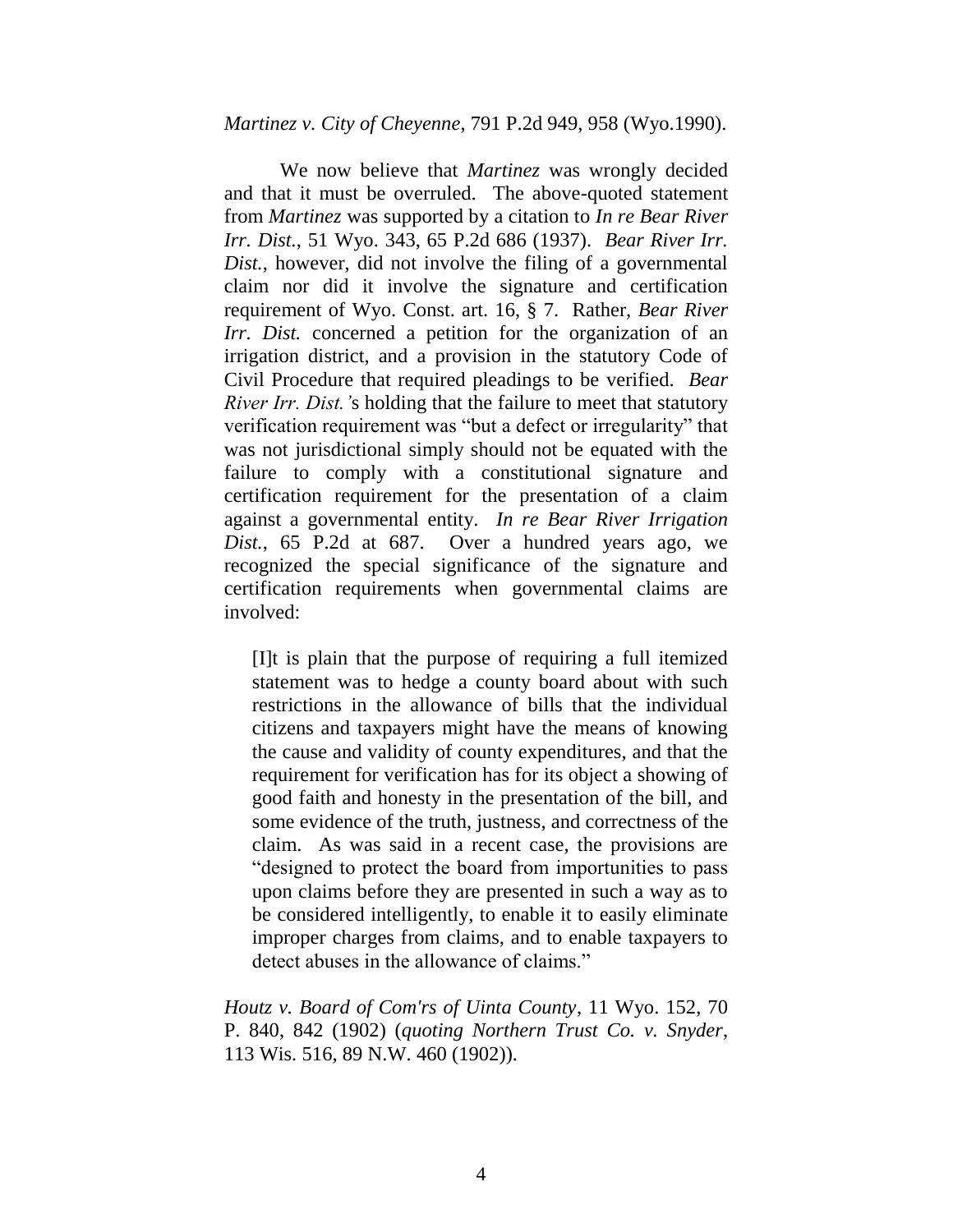The rule that the timely filing of a proper claim with the governmental entity is a condition precedent to suit is a judicially created rule. *Awe*, 534 P.2d at 102. Heretofore, we have limited the application of that rule, when determining the presence or absence of subject matter jurisdiction, to the statutory requirements; that is, we have required only that the complaint allege the filing of the claim and the date of such filing. We now hold, however, that the complaint must also allege compliance with the signature and certification requirements of the state constitution. No proper claim has been filed if it does not meet those constitutional requirements, so the district court does not obtain subject matter jurisdiction until those constitutional requirements are met. That, in effect, was the essence of the holding in *Beaulieu I*.

It is important to distinguish between the constitutional signature and certification requirements and the judicially created condition precedent requirement. While we recognized as long ago as *Utah Const. Co.* that governmental claims must meet the constitutional requirements, we have not heretofore required that complaints allege such compliance. It is our intention clearly to do so now. Inasmuch as the courts do not have subject matter jurisdiction over a governmental claim that has not met the constitutional requirements, it shall henceforth be incumbent upon the plaintiff in such a case to allege in his or her complaint not only compliance with statutory filing requirements, but compliance with constitutional signature and certification requirements. This rule shall apply to all complaints filed after the date of publication of this opinion**.** [Emphasis added.]

*Beaulieu II*, ¶¶ 10-15, 86 P.3d at 866-869. *Beaulieu II* was published on March 25, 2004.

[¶5] Wyo. Const. art. 16, § 7 provides:

No money shall be paid out of the state treasury except upon appropriation by law and on warrant drawn by the proper officer, and no bills, claims, accounts or demands against the state, or any county or political subdivision, shall be audited, allowed or paid until a full itemized statement in writing, certified to under penalty of perjury, shall be filed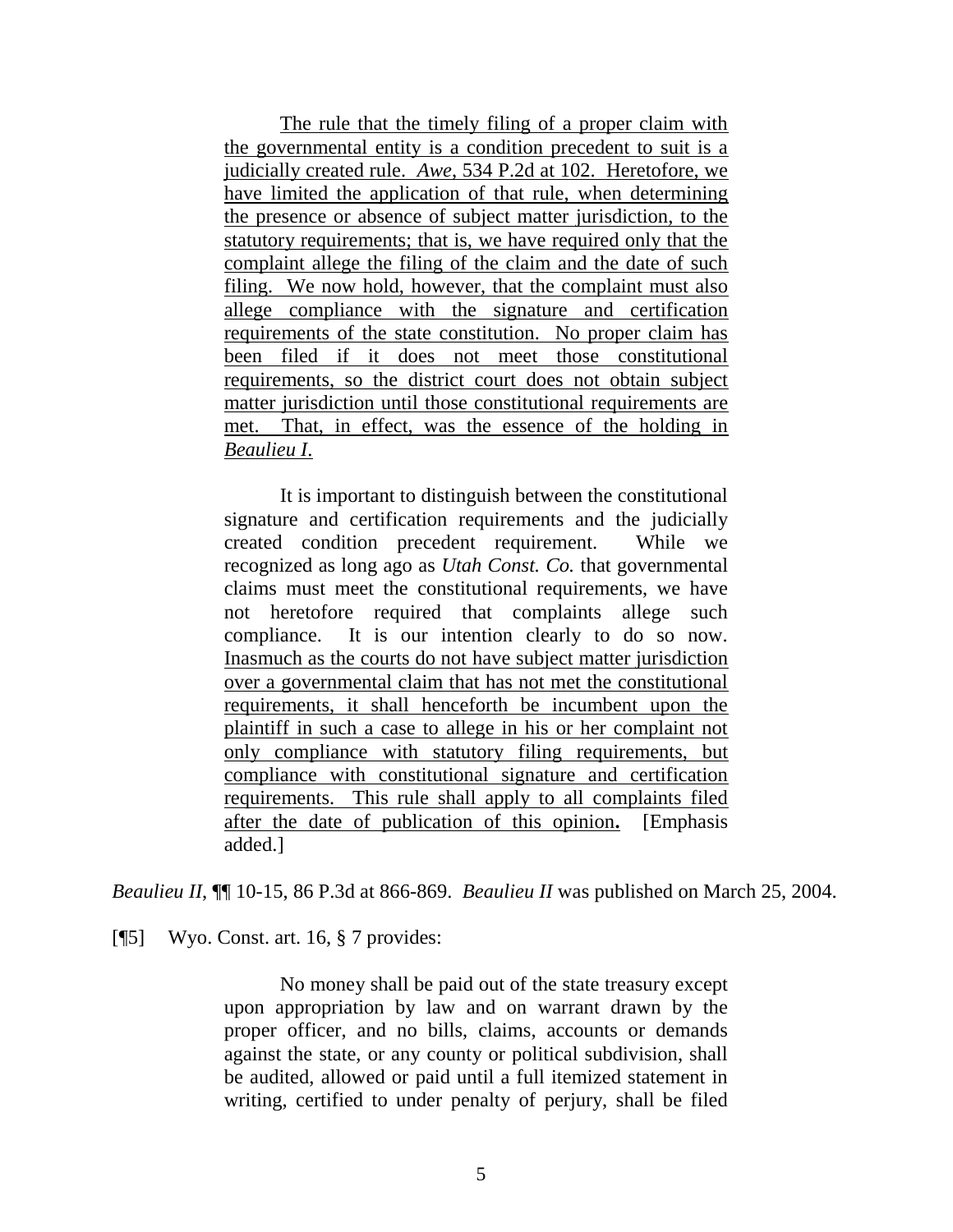with the officer or officers whose duty it may be to audit the same.

### [¶6] Wyo. Stat. Ann. § 1-39-113 (LexisNexis 2009) provides:

(a) No action shall be brought under this act against a governmental entity unless the claim upon which the action is based is presented to the entity as an itemized statement in writing within two (2) years of the date of the alleged act, error or omission, except that a cause of action may be instituted not more than two (2) years after discovery of the alleged act, error or omission, if the claimant can establish that the alleged act, error or omission was:

> (i) Not reasonably discoverable within a two (2) year period; or

> (ii) The claimant failed to discover the alleged act, error or omission within the two (2) year period despite the exercise of due diligence.

(b) The claim shall state:

(i) The time, place and circumstances of the alleged loss or injury including the name of the public employee involved, if known;

(ii) The name, address and residence of the claimant and his representative or attorney, if any; and

(iii) The amount of compensation or other relief demanded.

(c) All claims against the state shall be presented to the general services division of the department of administration and information. Claims against any other governmental entity shall be filed at the business office of that entity. In the case of claims against local governments the claim submitted need not be acted upon by the entity prior to suit.

[¶7] Our decision in *Beaulieu II* is dispositive here. We have repeatedly upheld the stringency of that rule over the intervening years. *Gose v. City of Douglas*, 2008 WY 126, ¶¶ 14-18, 193 P.3d 1159, 1163-64 (Wyo. 2008); *Coffinberry v. Board of County Commissioners*, 2008 WY 110, ¶ 4, 192 P.3d 978, 980 (Wyo. 2008) (failure to comply with statutory requirements; no mention of constitutional requirements); *Cantrell v. Sweetwater County School Dist. No. 2*, 2006 WY 57, ¶ 7, 133 P.3d 983, 985-86 (Wyo. 2006); *Hochhalter v. City of Gillette*, 2005 WY 125, ¶¶ 10-21, 120 P.3d 674, 677-80 (Wyo. 2005); *Lavati v. State*, 2005 WY 133, ¶¶ 1-13, 121 P.3d 121, 121-25 (Wyo. 2005) (see especially ¶¶ 8-13 discussing "substantial compliance"); *Wilson v. Town of Alpine*,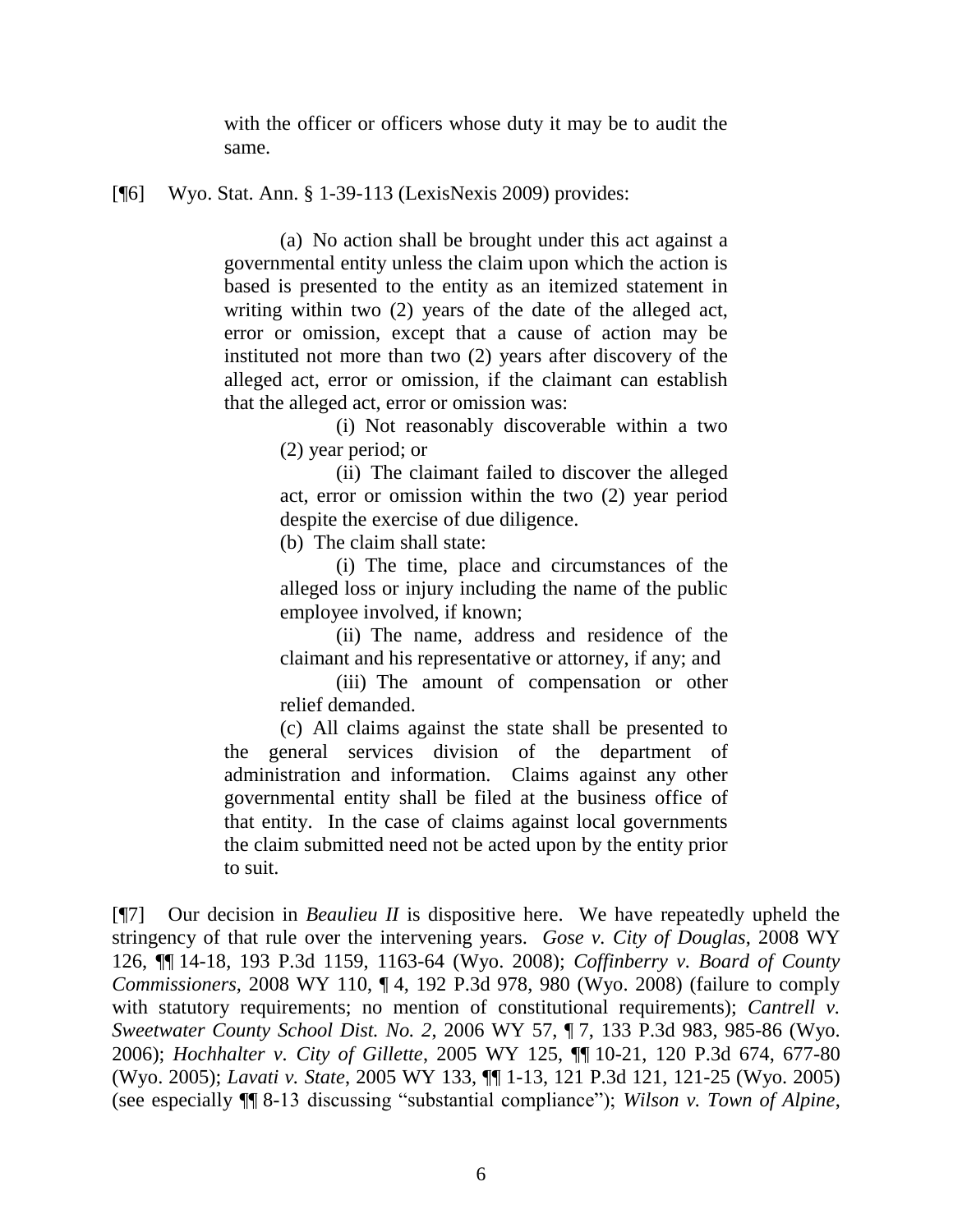2005 WY 57, ¶¶ 5-7, 111 P.3d 290, 291-92 (Wyo. 2005); *Jauregui v. Memorial Hospital of Sweetwater County*, 2005 WY 59, ¶¶ 6-7, 111 P.3d 914, 916 (Wyo. 2005); *Wooster v. Carbon County School Dist. No. 1*, 2005 WY 47, ¶¶ 6-22, 109 P.3d 893, 895-900 (Wyo. 2005); *Laughter v. Board of County Commissioners*, 2005 WY 54, ¶¶ 14-16, 110 P.3d 875, 880-81 (Wyo. 2005); *Bell v. Schell*, 2004 WY 153, 101 P.3d 465 (Wyo. 2004).

#### **CONCLUSION**

[¶8] In the instant case, McCann did not include in her complaint an averment that she had complied with the requirements we set in the above cited cases. This was true both with respect to the statutory requirement and the constitutional requirement. For these reasons the district court did not acquire subject matter jurisdiction of the complaint and we, likewise, have no jurisdiction here.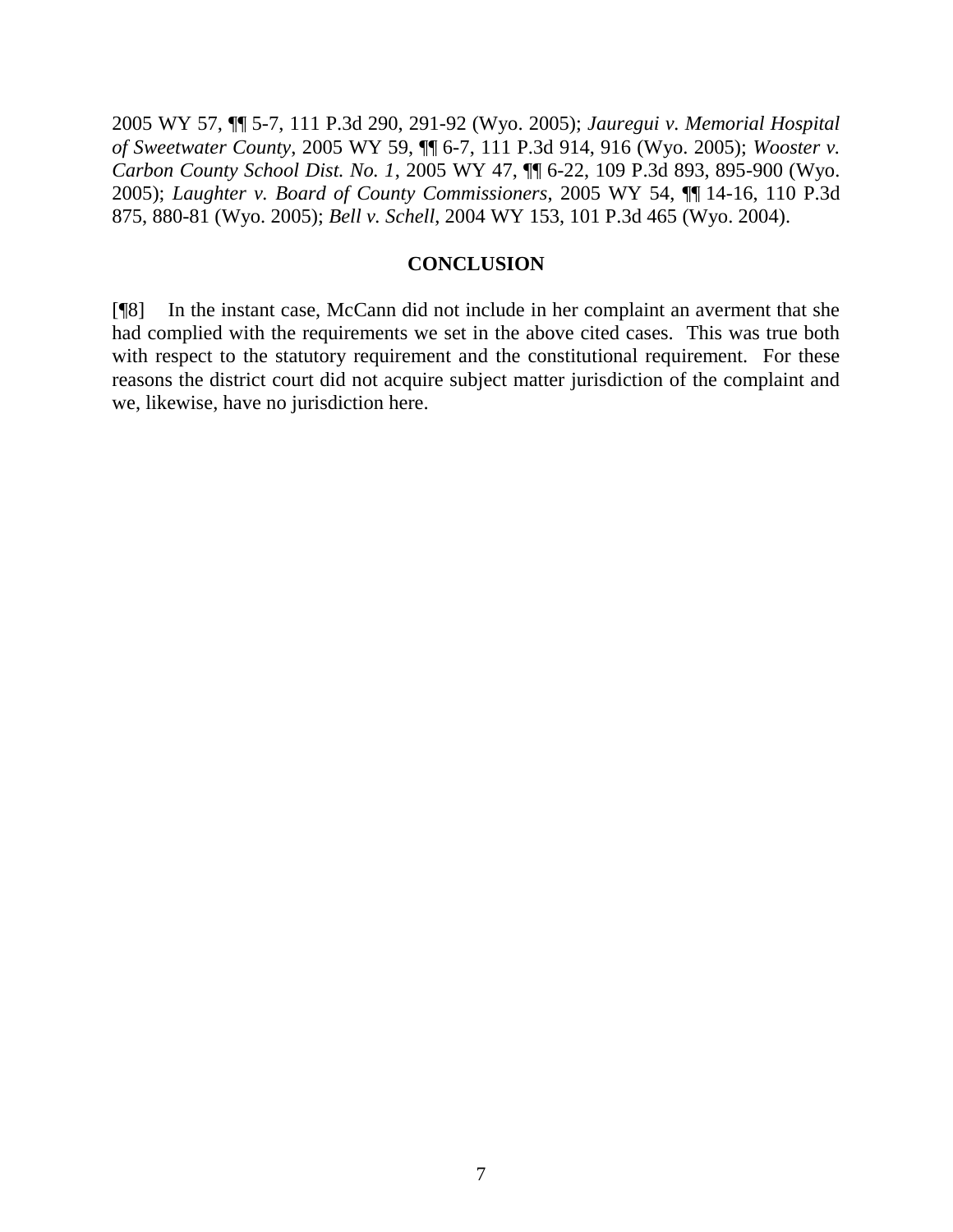**BURKE**, Justice, dissenting, with whom **KITE**, Justice, joins.

[¶9] I respectfully dissent for three reasons. First, the allegations of the complaint, when reviewed in the light most favorable to Ms. McCann, sufficiently allege the prerequisites for the district court"s subject matter jurisdiction. Second, if the complaint is insufficient, the plaintiff should be allowed to amend the complaint. Third, if the judicially created rules for pleading a governmental claim lead to the conclusion that this complaint is legally insufficient and plaintiff is not permitted to amend it, those rules should be abolished. They serve no useful purpose, and create unwarranted obstacles to the determination of governmental claims on their merits.

[ $[10]$  This is essentially a pleading case.<sup>1</sup> The Wyoming Rules of Civil Procedure "govern procedure in all courts of record in the State of Wyoming, in all actions, suits or proceedings of a civil nature." W.R.C.P. 1. In *Beaulieu v. Florquist*, 2004 WY 31, 86 P.3d 863 (Wyo. 2004) (*Beaulieu II*), the Court reaffirmed that compliance with the claim requirements of the Wyoming Governmental Claims Act and Article 16, § 7 of the Wyoming Constitution were conditions precedent to suit. The Court also announced a new pleading requirement mandating that a complaint asserting a cause of action under the Wyoming Governmental Claims Act must allege compliance with the statutory and "constitutional signature and certification requirements." *Beaulieu II*, ¶ 15, 86 P.3d at 869.

[¶11] W.R.C.P. 9 specifically addresses pleading requirements for conditions precedent. It states: "In pleading the performance or occurrence of conditions precedent, it is sufficient to aver generally that all conditions precedent have been performed or have occurred." W.R.C.P. 9(c). The purpose of this rule "is to prevent dismissals of meritorious cases if the plaintiff fails specifically to plead occurrence of conditions precedent." *Johnson v. Aetna Cas. & Sur. Co.*, 608 P.2d 1299, 1304 (Wyo. 1980). Rule 9(c) is not restricted to any particular type of action and there is no reason that the rule should not be applied to litigation involving the Wyoming Governmental Claims Act. This Court has never held that the rules of civil procedure should not be applied to governmental claims and I can conceive of no justification for failure to apply those rules in this case. Neither the district court in granting summary judgment, nor the majority in upholding that decision, have addressed whether the Rule 9 pleading requirements were

 $\overline{a}$ 

<sup>&</sup>lt;sup>1</sup> The district court granted summary judgment against Ms. McCann solely on the basis that Ms. McCann failed to plead compliance with the statutory and constitutional requirements. With the exception of *Gose v. City of Douglas*, none of the decisions cited by the majority required the Court to determine whether the plaintiff failed to properly plead jurisdiction. 2008 WY 126, 193 P.3d 1159 (Wyo. 2008). In *Gose*, we rejected plaintiffs" contention that their complaint met the *Beaulieu* requirements. The decision in *Gose*, however, did not deprive the plaintiffs of the opportunity to have their case determined on the merits. We reversed the district court"s dismissal with prejudice and, although the limitation period had expired, remanded with specific instructions that the district court's order of dismissal provide the Goses with "a reasonable time . . . to file a new complaint." *Id.*, ¶ 21, 193 P.3d at 1165.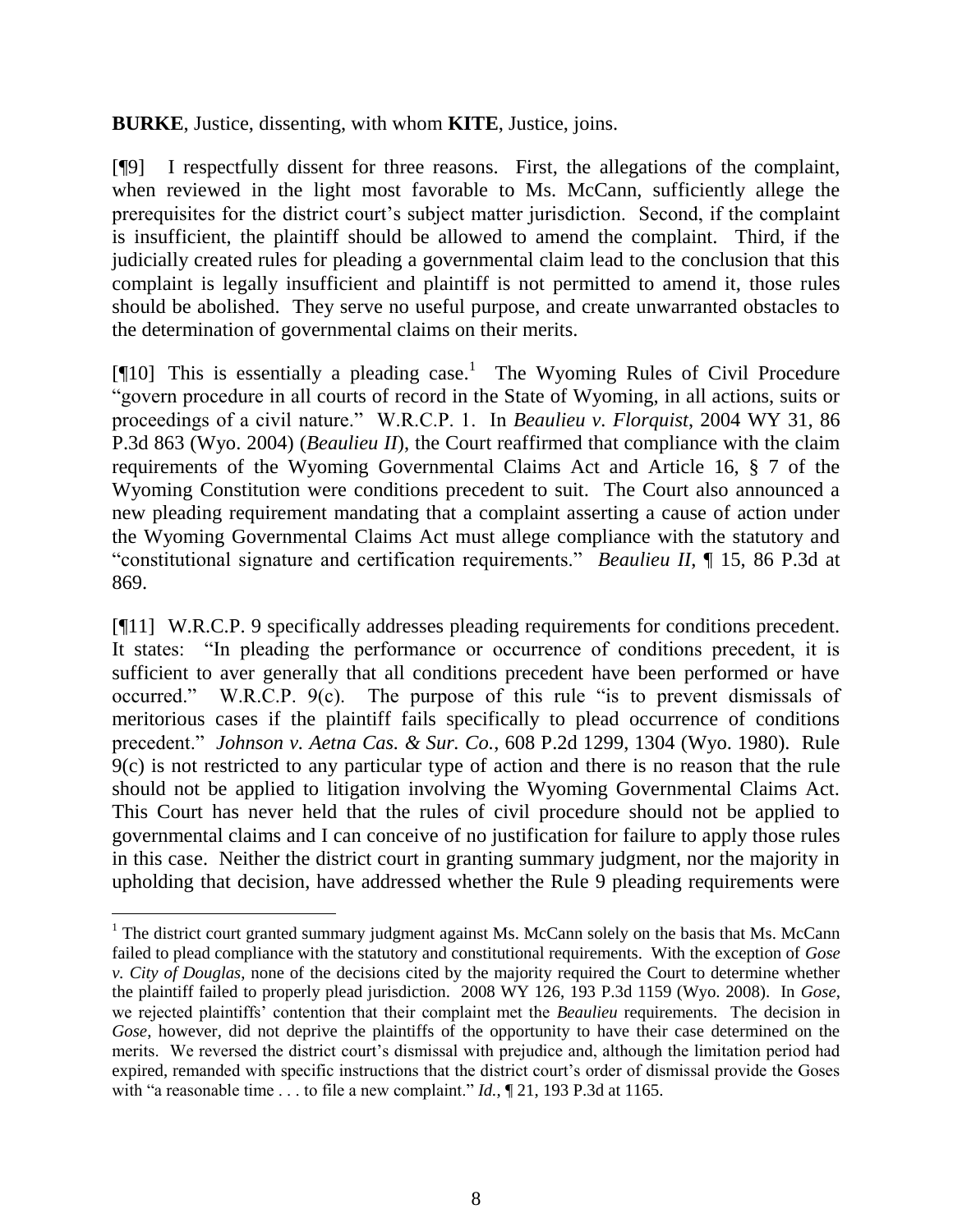met. The complaint would have met the requirements of Rule 9 if Ms. McCann had merely asserted that "all conditions precedent have been performed or have occurred."

[¶12] In her complaint, Ms. McCann alleged:

12. That the administrative prerequisites for the filing of this claim have been met inasmuch as the plaintiff's Verified Notice of Claim was served upon the City of Cody, Wyoming at the office of it's [sic] business manager on December 26, 2006 to which there has been no response.

In determining whether this allegation is sufficient to satisfy the pleading requirements, we are required to follow the mandates of Rule 8(f) which states: "All pleadings shall be so construed as to do substantial justice." We do not require technical forms of pleading. Rather, the plaintiff need only plead the operative facts of the litigation so that the defendant or defendants have fair notice of the claim. *E.g.*, *Harris v. Grizzle*, 599 P.2d 580, 583 (Wyo. 1979); *Washakie County School Dist. No. One v. Herschler*, 606 P.2d 310, 316 (Wyo. 1980). When these rules are applied, I would hold that the allegations relating to satisfaction of conditions precedent were sufficient.

[¶13] The City does not contend that it lacked "fair notice" and it appears that the jurisdictional allegations were initially viewed as sufficient by the City and the district court. In its answer, the City did not make any assertion that the complaint was inadequate or that the plaintiff had failed to comply with the judicially created pleading requirement announced in *Beaulieu II*.<sup>2</sup> The City waited more than a year before filing its summary judgment motion.<sup>3</sup> During that intervening time, the City had filed an answer, discovery had taken place, a scheduling conference had been held, and plaintiff had been granted leave to file an amended complaint to add an additional defendant. Despite these numerous opportunities to review the complaint, the district court apparently did not perceive any defect in the jurisdictional allegations.

[¶14] Ms. McCann contends that from a common sense and notice pleading perspective, the use of the word "administrative" should not result in dismissal of her cause of action. I agree. While it may be unclear what Ms. McCann meant by use of the term "administrative," the only "prerequisites" that must be met are compliance with the claim requirements of the Wyoming Governmental Claims Act and Article 16, § 7 of the

 $2<sup>2</sup>$  If the complaint was deficient, the City could have, and should have, raised its jurisdictional defenses at the outset. Where a condition precedent must be satisfied, the Rules impose specific pleading requirements upon defendants. "A denial of performance or occurrence shall be made specifically and with particularity." W.R.C.P. 9(c). It does not appear that the City met those requirements.

<sup>&</sup>lt;sup>3</sup> The City offers no explanation for its failure to challenge the sufficiency of the complaint until after the statute of limitations had expired. If the City"s delay was intentional, those tactics should not be condoned. *See infra* ¶¶ 17-19.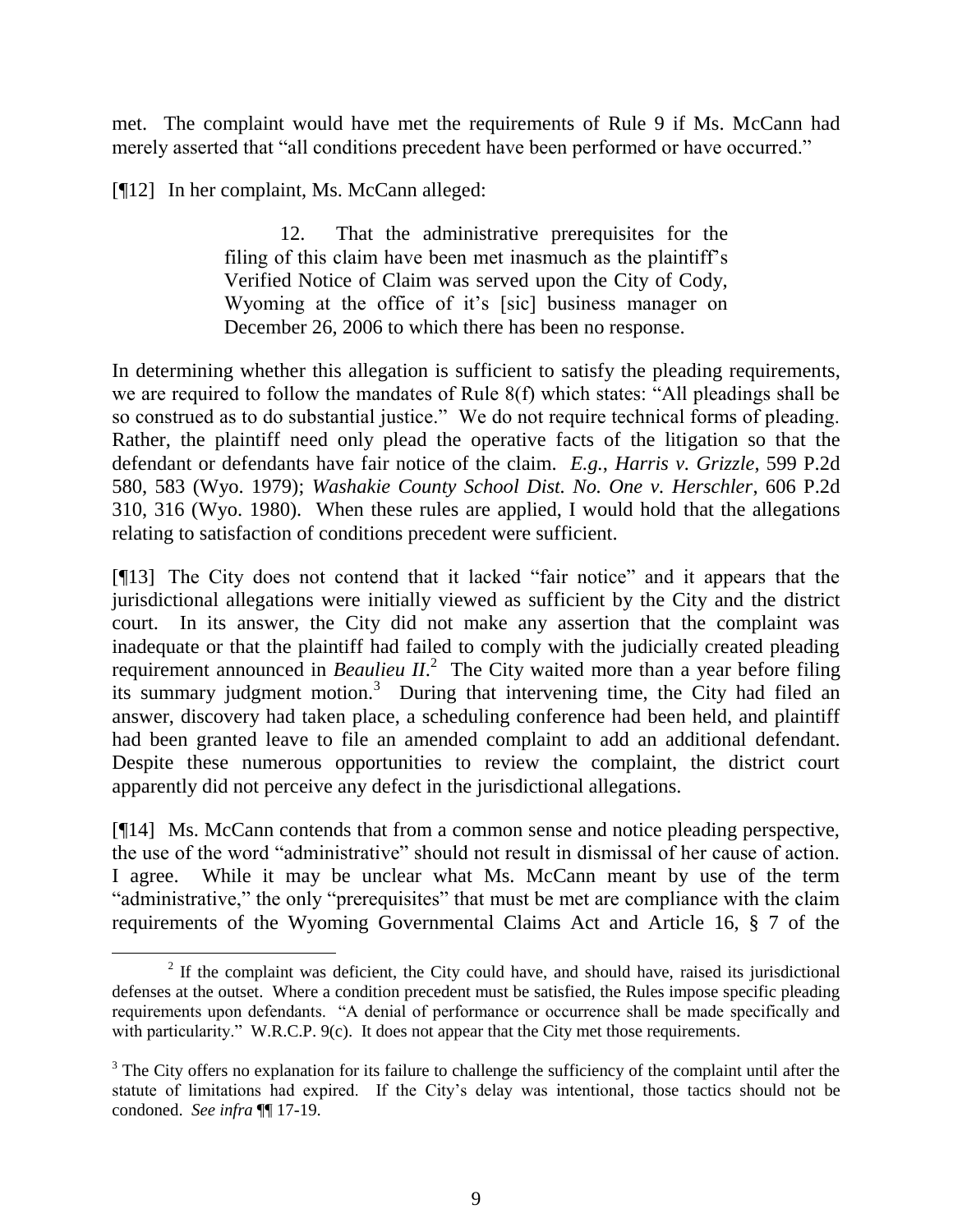Wyoming Constitution. The City views the term "administrative" as a term of art. It asserts that "administrative" did not, and could not, mean "statutory" and "constitutional." From my perspective, that interpretation is much too narrow and is at odds with our jurisprudence requiring liberal construction of pleadings and the requirements of the rules of civil procedure.

[¶15] Federal courts, being courts of limited jurisdiction, have frequently addressed the question of whether jurisdiction has been sufficiently pled. As a general proposition, federal courts do not require technical forms of pleading when determining whether subject matter jurisdiction has been properly pled.

> As is true of determining whether a federal district court actually has subject matter jurisdiction, compliance with Rule  $8(a)(1)$  is ascertained by looking at the entire complaint, not merely to what purports to be the jurisdictional statement.

> Thus, allegations of the district court's subject matter jurisdiction, which standing alone might be sufficient, will not protect the pleader against a motion to dismiss under Rule 12(b) if an examination of the entire complaint reveals that the assertion of jurisdiction is not substantial or that the jurisdictional statements were not made in good faith. Conversely, *the district court may sustain jurisdiction when an examination of the entire complaint reveals a proper basis for assuming subject matter jurisdiction* other than one that has been improperly asserted by the pleader or otherwise demonstrates that jurisdiction exists when the Rule  $8(a)(1)$ allegation is defective in some regard. In some cases federal courts have *excused the nonexistence of a jurisdictional allegation or an insufficient allegation when information outside the complaint demonstrates the actual existence of the court's jurisdiction*.

Wright & Miller, *Federal Practice and Procedure: Civil 3d* § 1206, at 113 (2004) (footnotes omitted; emphasis added). *E.g.*, *Mountain Fuel Supply Co. v. Johnson*, 586 F.2d 1375, 1382 (10th Cir. 1978); *Com. of Mass. v. U.S. Veterans Admin.*, 541 F.2d 119, 122 (1<sup>st</sup> Cir. 1976); *Kelleam v. Maryland Cas. Co.*, 112 F.2d 940, 943 (10<sup>th</sup> Cir. 1940), *rev'd on other grounds*, 312 U.S. 377, 61 S.Ct. 595, 85 L.Ed. 899 (1941). We should not apply a strict interpretation to the jurisdictional allegations contained in plaintiff"s complaint. When the rules of civil procedure are properly applied, the complaint satisfies the jurisdictional requirements.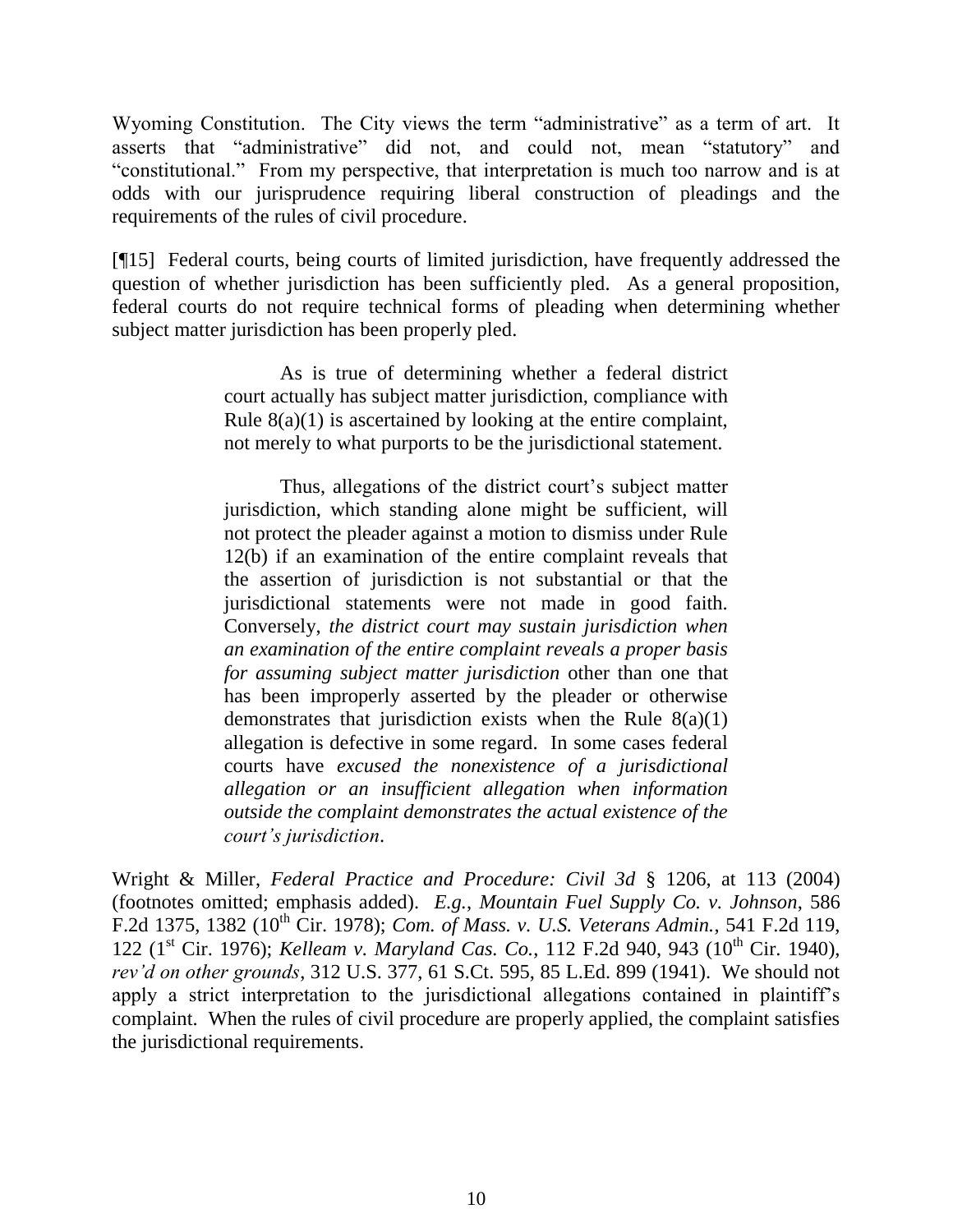[¶16] From a practical perspective, it is not necessary to resolve this issue. If the pleading is insufficient, Ms. McCann should be permitted to amend her complaint.<sup>4</sup> W.R.C.P. 15(a) allows pleadings to be amended either as a matter of course or with leave of court, depending on the circumstances. The rule specifically provides that permission to amend a pleading "shall be freely given when justice so requires." W.R.C.P. 15(a). As we long ago observed:

> In considering a matter of this character, although it seems almost trite to repeat, amendments of pleadings should be freely and liberally allowed in the interest of justice.

\* \* \*

 $\overline{a}$ 

The Supreme Court of the United States, in *Foman v. Davis*, 371 U.S. 178, [182], 83 S.Ct. 227, 230, 9 L.Ed.2d 222, set out what appears to be the proper test as to what the trial court should consider when an amendment is proffered as follows:

> "\* \* \* If the underlying facts or circumstances relied upon by a plaintiff may be a proper subject of relief, he ought to be afforded an opportunity to test his claim on the merits. In the absence of any apparent or declared reason - such as undue delay, bad faith or dilatory motive on the part of the movant, repeated failure to cure deficiencies by amendments previously allowed, undue prejudice to the opposing party by virtue of allowance of the amendment, futility of amendment, etc. - the leave sought should, as the rules require, be 'freely given.'  $* * * "$

*Beaudoin v. Taylor*, 492 P.2d 966, 968, 970 (Wyo. 1972) (footnote omitted). Stated more succinctly, amendments should be allowed unless it will prejudice the adverse party. *Id*. at 970. There is no suggestion in this case that the City would be prejudiced by allowing amendment of the complaint except for the obvious fact that they would be required to defend the complaint on the merits.

[¶17] Allowing amendment of the complaint is not only authorized by the rules, it also prevents gamesmanship such as that reflected in *Lavatai v. State*, 2005 WY 133, 121 P.3d

 $4$  Ms. McCann raised the question of amendment in the district court. The City responded by stating without citing any authority—that "[t]he only appropriate remedy is summary judgment" in the City's favor. It does not appear that the court considered allowing amendment as an alternative to dismissal.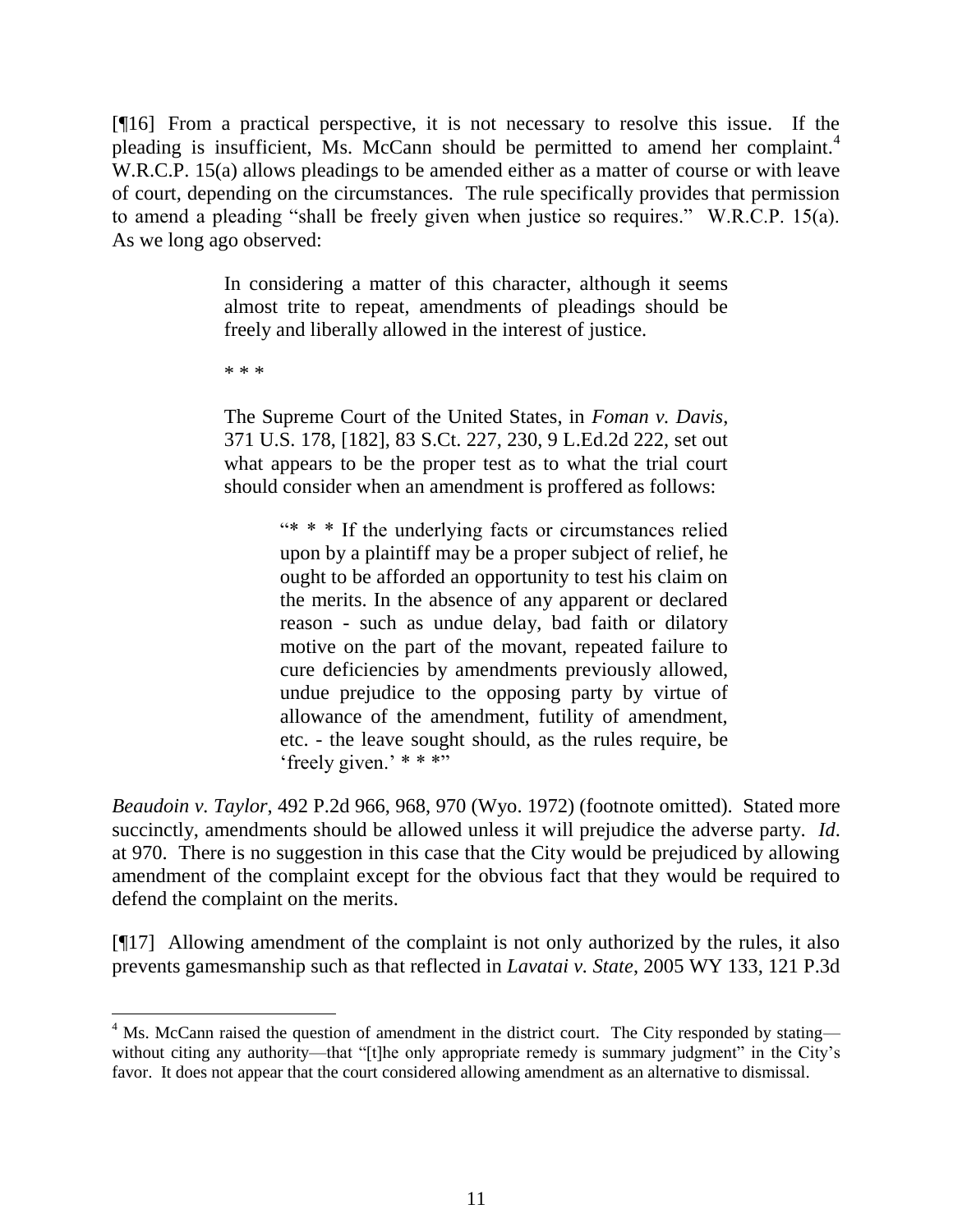121 (Wyo. 2005). In *Lavatai*, the State waited until the day after the two-year claim period expired to file a motion for summary judgment alleging that the plaintiff"s claim was deficient.  $\sqrt{5}$ , 121 P.3d at 123. Justice Kite in her concurring opinion commented:

> The record is replete with evidence showing that the State willfully withheld the information about its defense from Mr. Lavatai, in hopes that the two-year period under the Governmental Claims Act would expire before he realized his mistake. The State did not respond to his interrogatories in accordance with the rules of civil procedure, and, when it did respond on behalf of the snowplow operator defendant, it did so in a consciously oblique manner. The State's actions, which included conducting discovery, served the purpose of lulling Mr. Lavatai into believing there was no statute of limitations problem. This implication was strengthened at a scheduling conference in January 2003, when the State indicated that it would file a dispositive motion but did not specify that the basis for the motion would be a lack of jurisdiction or expiration of the statute of limitations. Then, immediately after the two year period ran out, the State filed its summary judgment motion challenging the district court's subject matter jurisdiction. Obviously, the State deliberately intended to delay Mr. Lavatai's discovery of the defect in his claim in order to allow the statute of limitations to expire.

> This conduct resulted in a "win" for the State, but at what cost? . . . I do not believe the State"s actions in this case demonstrate the high standard of candor, honesty, and good faith required by our rules of civil procedure, rules of professional conduct, and precedent. . . .

> As we have recognized in other cases, the government "wins its point whenever justice is done its citizens in the courts." . . . I wonder if the State honestly believes Mr. Lavatai was afforded justice in this case.

*Id.*, **[14.** 19-21, 121 P.3d at 126-27 (Kite, J., concurring) (internal citations omitted).

[¶18] Although the City denies any wrongdoing in this case, the record indicates that the City waited until the time for Ms. McCann to file a proper claim and initiate litigation had expired before asserting its jurisdictional challenge. According to the complaint, Ms. McCann was injured on or about December 15, 2005. She had two years from the date of injury to file her governmental claim. Wyo. Stat. Ann. § 1-39-113(a). She filed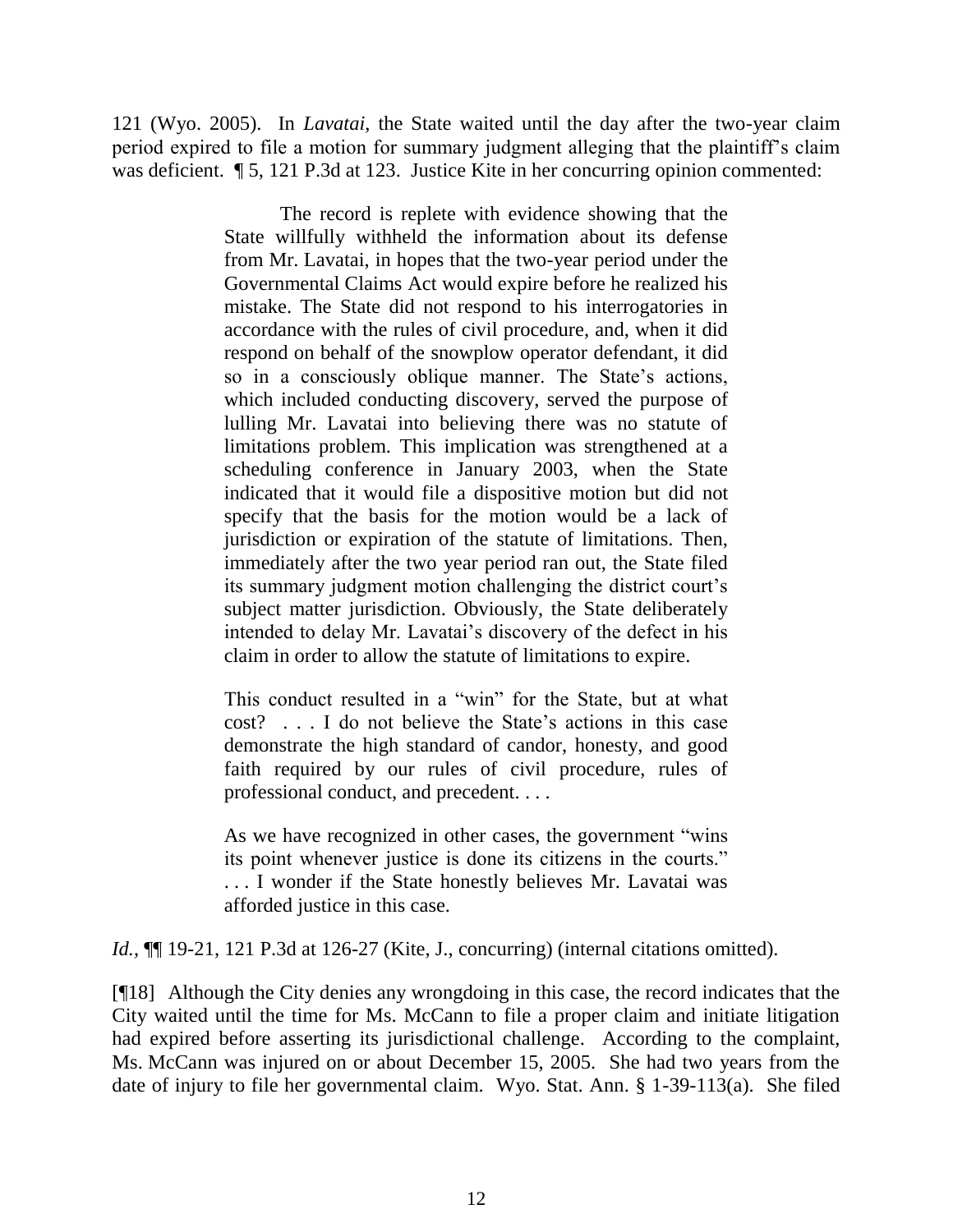her verified claim with the City on December 26, 2006. She was required to initiate litigation against the City within one year from that date. Wyo. Stat. Ann. § 1-39-114. She filed her complaint on April 6, 2007. Ms. McCann had until December 15, 2007 to file a proper governmental claim. If the governmental claim that she filed met the statutory requirements, she had until December 26, 2007 to initiate litigation.

[ $[19]$ ] In response to the complaint, the City did not file a Rule  $12(b)(1)$  motion challenging subject matter jurisdiction or a Rule 12(b)(6) motion asserting that the complaint failed to state a claim upon which relief can be granted. Instead, the City filed an answer on May 14, 2007 generally denying the jurisdictional allegation. The City alleged the following affirmative defense:

> Defendant as a governmental entity reserves the right to assert immunity as a defense to the claims of Plaintiff, to otherwise assert limitation on damages contained in the Wyoming Governmental Claims Act, and/or to assert failure of Plaintiff to comply with the terms, requirements or conditions for asserting a claim against the Defendant City of Cody.

The City did not raise its jurisdictional challenge until March 4, 2008, and did so by motion for summary judgment. By that time, Ms. McCann was precluded by statute from filing a new governmental claim or initiating a new lawsuit by the filing of a new complaint containing the requisite jurisdictional allegations.<sup>5</sup> This appears to be the type of conduct condemned in Justice Kite"s concurring opinion and is easily prevented by proper application of W.R.C.P. 15.

[¶20] Allowing amendment of the complaint to correct a defective jurisdictional averment would remove any incentive for a governmental entity to delay raising a jurisdictional defense based on the failure to properly present a claim. Any amendment that would cure jurisdictional pleading defects would relate back to the date when the complaint was filed: "An amendment of a pleading relates back to the date of the original pleading when . . . [t]he claim or defense asserted in the amended pleading arose out of the conduct, transaction, or occurrence set forth or attempted to be set forth in the

<sup>&</sup>lt;sup>5</sup> In *Gose*, the defendant filed its motion to dismiss the complaint as its initial response to the pleading. When the district court entered its order of dismissal, the one year limitation period had not yet expired. Had the district court entered an order of dismissal without prejudice, instead of a dismissal with prejudice, the Goses could have simply filed a new complaint containing the requisite allegations. In our decision reversing and remanding, we placed the Goses in the same position they would have been in had the action been dismissed without prejudice. ¶¶ 20-21, 193 P.3d at 1165.

The situation presented here is different. Because the City delayed filing its motion for summary judgment until after the limitation period had expired, Ms. McCann did not have the opportunity to file a new complaint when the district court dismissed her complaint.